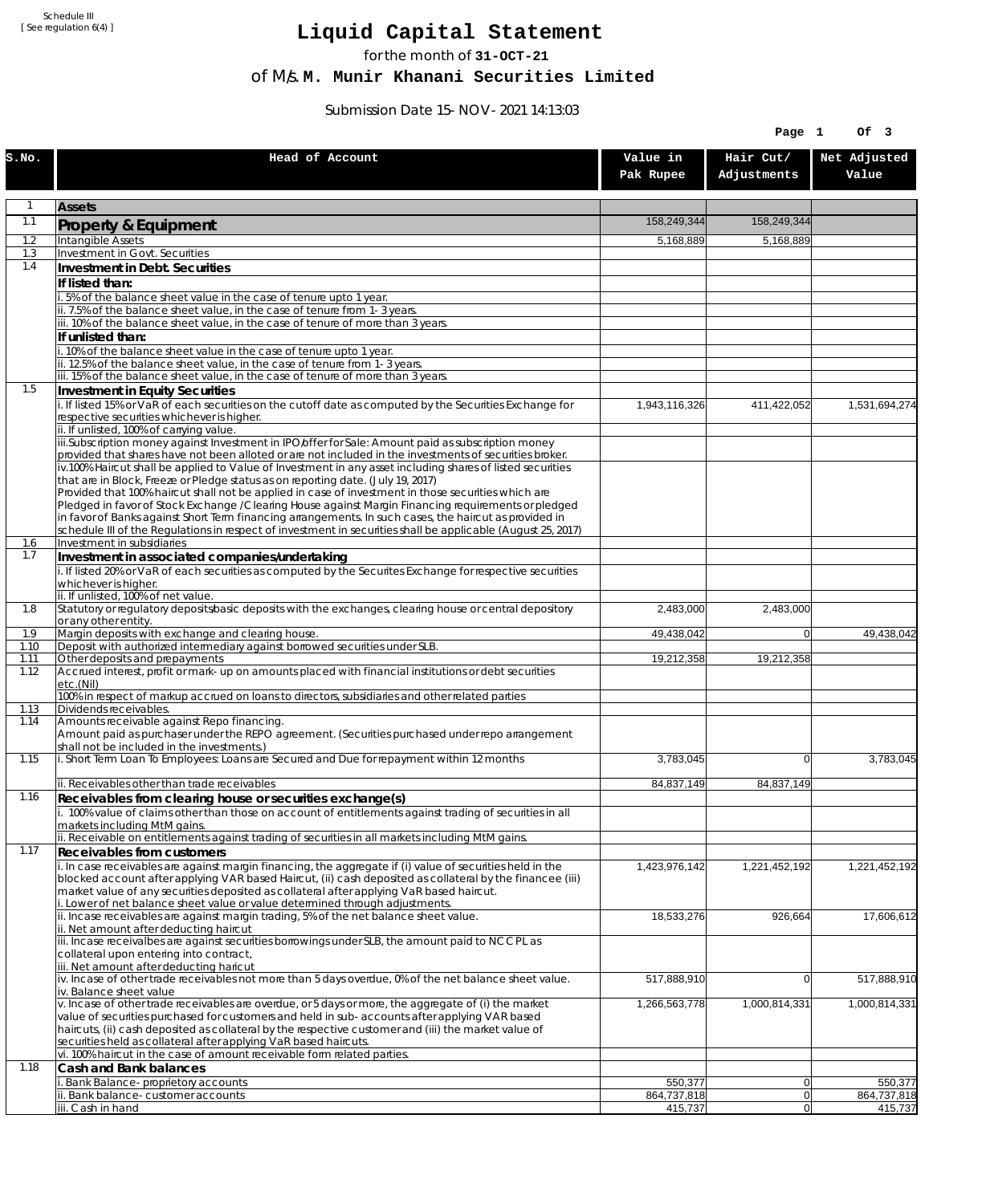Schedule III [ See regulation 6(4) ]

## **Liquid Capital Statement**

for the month of **31-OCT-21**

of M/s. **M. Munir Khanani Securities Limited**

Submission Date 15-NOV-2021 14:13:03

| Hair Cut/<br>Net Adjusted<br>Head of Account<br>Value in<br>Adjustments<br>Value<br>Pak Rupee<br>1.19<br>6,358,954,191<br>2,904,565,979<br>5,208,381,338<br><b>Total Assets</b><br>$\overline{2}$<br>Liabilities<br>2.1<br>Trade Payables<br>Payable to exchanges and clearing house<br>0<br>0<br>ii. Payable against leveraged market products<br>iii. Payable to customers<br>862,502,849<br>862,502,849<br>$\mathbf{0}$<br>2.2<br><b>Current Liabilities</b><br>Statutory and regulatory dues<br>399,890,945<br>399.890.945<br>$\mathbf{0}$<br>ii. Accruals and other payables<br>ii. Short-term borrowings<br>1,940,151,843<br>$\mathbf{0}$<br>1,940,151,843<br>iv. Current portion of subordinated loans<br>v. Current portion of long term liabilities<br>vi. Deferred Liabilities<br>2,883,391<br>0<br>2,883,391<br>vii. Provision for bad debts<br>40,426,767<br>$\overline{0}$<br>40,426,767<br>viii. Provision for taxation<br>ix. Other liabilities as per accounting principles and included in the financial statements<br>4,605,660<br>4,605,660<br>$\overline{0}$<br>2.3<br>Non-Current Liabilities<br>i. Long-Term financing<br>a. Long-Term financing obtained from financial instituion: Long term portion of financing obtained from<br>a financial institution including amount due against finance lease<br>b. Other long-term financing<br>ii. Staff retirement benefits<br>iii. Advance against shares for Increase in Capital of Securities broker: 100% haircut may be allowed in<br>respect of advance against shares if:<br>a. The existing authorized share capital allows the proposed enhanced share capital<br>b. Boad of Directors of the company has approved the increase in capital<br>c. Relevant Regulatory approvals have been obtained<br>d. There is no unreasonable delay in issue of shares against advance and all regulatory requirements<br>relating to the increase in paid up capital have been completed.<br>e. Auditor is satisfied that such advance is against the increase of capital.<br>iv. Other liabilities as per accounting principles and included in the financial statements<br>2.4<br>Subordinated Loans<br>. 100% of Subordinated loans which fulfill the conditions specified by SECP are allowed to be deducted:<br>The Schedule III provides that 100% haircut will be allowed against subordinated Loans which fulfill the<br>conditions specified by SECP. In this regard, following conditions are specified:<br>a. Loan agreement must be executed on stamp paper and must clearly reflect the amount to be repaid<br>after 12 months of reporting period<br>b. No haircut will be allowed against short term portion which is repayable within next 12 months.<br>c. In case of early repayment of loan, adjustment shall be made to the Liquid Capital and revised Liquid<br>Capital statement must be submitted to exchange.<br>ii. Subordinated loans which do not fulfill the conditions specified by SECP<br>3,250,461,455<br>2.5<br>3,250,461,455<br>$\mathbf{0}$<br><b>Total Liabilites</b><br>3<br>Ranking Liabilities Relating to:<br>3.1<br>Concentration in Margin Financing<br>152,575,824<br>152,575,824<br>The amount calculated client-to- client basis by which any amount receivable from any of the<br>ΩI<br>financees exceed 10% of the aggregate of amounts receivable from total financees.<br>3.2<br>Concentration in securites lending and borrowing<br>The amount by which the aggregate of:<br>(i) Amount deposited by the borrower with NCCPL<br>(Ii) Cash margins paid and<br>(iii) The market value of securities pledged as margins exceed the 110% of the market value of shares<br>borrowed<br>3.3<br>Net underwriting Commitments<br>(a) in the case of right issuse: if the market value of securites is less than or equal to the subscription<br>price; the aggregate of:<br>(i) the 50% of Haircut multiplied by the underwriting commitments and<br>(ii) the value by which the underwriting commitments exceeds the market price of the securities.<br>In the case of rights issuse where the market price of securities is greater than the subscription price, 5% of<br>the Haircut multiplied by the net underwriting<br>(b) in any other case: 12.5% of the net underwriting commitments<br>3.4<br>Negative equity of subsidiary<br>The amount by which the total assets of the subsidiary (excluding any amount due from the subsidiary)<br>exceed the total liabilities of the subsidiary<br>3.5<br>Foreign exchange agreements and foreign currency positions<br>5% of the net position in foreign currency. Net position in foreign currency means the difference of total<br>assets denominated in foreign cuurency less total liabilities denominated in foreign currency<br>3.6<br>Amount Payable under REPO<br>3.7<br>Repo adjustment |       |  | Page 2 | Of 3 |
|----------------------------------------------------------------------------------------------------------------------------------------------------------------------------------------------------------------------------------------------------------------------------------------------------------------------------------------------------------------------------------------------------------------------------------------------------------------------------------------------------------------------------------------------------------------------------------------------------------------------------------------------------------------------------------------------------------------------------------------------------------------------------------------------------------------------------------------------------------------------------------------------------------------------------------------------------------------------------------------------------------------------------------------------------------------------------------------------------------------------------------------------------------------------------------------------------------------------------------------------------------------------------------------------------------------------------------------------------------------------------------------------------------------------------------------------------------------------------------------------------------------------------------------------------------------------------------------------------------------------------------------------------------------------------------------------------------------------------------------------------------------------------------------------------------------------------------------------------------------------------------------------------------------------------------------------------------------------------------------------------------------------------------------------------------------------------------------------------------------------------------------------------------------------------------------------------------------------------------------------------------------------------------------------------------------------------------------------------------------------------------------------------------------------------------------------------------------------------------------------------------------------------------------------------------------------------------------------------------------------------------------------------------------------------------------------------------------------------------------------------------------------------------------------------------------------------------------------------------------------------------------------------------------------------------------------------------------------------------------------------------------------------------------------------------------------------------------------------------------------------------------------------------------------------------------------------------------------------------------------------------------------------------------------------------------------------------------------------------------------------------------------------------------------------------------------------------------------------------------------------------------------------------------------------------------------------------------------------------------------------------------------------------------------------------------------------------------------------------------------------------------------------------------------------------------------------------------------------------------------------------------------------------------------------------------------------------------------------------------------------------------------------------------------------------------------------------------------------------------------------------------------------------------------------------------------------------------------------------------------------------------------------------------------------------------------------------------------------------------------------------------------------------------------------------------------------------------------------------------------------------------------------------------------------------------------------------------------------------------------------------------------------------------------------------------------------------------------------------------------------------------------------------------------------------------------------------------------------------------|-------|--|--------|------|
|                                                                                                                                                                                                                                                                                                                                                                                                                                                                                                                                                                                                                                                                                                                                                                                                                                                                                                                                                                                                                                                                                                                                                                                                                                                                                                                                                                                                                                                                                                                                                                                                                                                                                                                                                                                                                                                                                                                                                                                                                                                                                                                                                                                                                                                                                                                                                                                                                                                                                                                                                                                                                                                                                                                                                                                                                                                                                                                                                                                                                                                                                                                                                                                                                                                                                                                                                                                                                                                                                                                                                                                                                                                                                                                                                                                                                                                                                                                                                                                                                                                                                                                                                                                                                                                                                                                                                                                                                                                                                                                                                                                                                                                                                                                                                                                                                                                                | S.NO. |  |        |      |
|                                                                                                                                                                                                                                                                                                                                                                                                                                                                                                                                                                                                                                                                                                                                                                                                                                                                                                                                                                                                                                                                                                                                                                                                                                                                                                                                                                                                                                                                                                                                                                                                                                                                                                                                                                                                                                                                                                                                                                                                                                                                                                                                                                                                                                                                                                                                                                                                                                                                                                                                                                                                                                                                                                                                                                                                                                                                                                                                                                                                                                                                                                                                                                                                                                                                                                                                                                                                                                                                                                                                                                                                                                                                                                                                                                                                                                                                                                                                                                                                                                                                                                                                                                                                                                                                                                                                                                                                                                                                                                                                                                                                                                                                                                                                                                                                                                                                |       |  |        |      |
|                                                                                                                                                                                                                                                                                                                                                                                                                                                                                                                                                                                                                                                                                                                                                                                                                                                                                                                                                                                                                                                                                                                                                                                                                                                                                                                                                                                                                                                                                                                                                                                                                                                                                                                                                                                                                                                                                                                                                                                                                                                                                                                                                                                                                                                                                                                                                                                                                                                                                                                                                                                                                                                                                                                                                                                                                                                                                                                                                                                                                                                                                                                                                                                                                                                                                                                                                                                                                                                                                                                                                                                                                                                                                                                                                                                                                                                                                                                                                                                                                                                                                                                                                                                                                                                                                                                                                                                                                                                                                                                                                                                                                                                                                                                                                                                                                                                                |       |  |        |      |
|                                                                                                                                                                                                                                                                                                                                                                                                                                                                                                                                                                                                                                                                                                                                                                                                                                                                                                                                                                                                                                                                                                                                                                                                                                                                                                                                                                                                                                                                                                                                                                                                                                                                                                                                                                                                                                                                                                                                                                                                                                                                                                                                                                                                                                                                                                                                                                                                                                                                                                                                                                                                                                                                                                                                                                                                                                                                                                                                                                                                                                                                                                                                                                                                                                                                                                                                                                                                                                                                                                                                                                                                                                                                                                                                                                                                                                                                                                                                                                                                                                                                                                                                                                                                                                                                                                                                                                                                                                                                                                                                                                                                                                                                                                                                                                                                                                                                |       |  |        |      |
|                                                                                                                                                                                                                                                                                                                                                                                                                                                                                                                                                                                                                                                                                                                                                                                                                                                                                                                                                                                                                                                                                                                                                                                                                                                                                                                                                                                                                                                                                                                                                                                                                                                                                                                                                                                                                                                                                                                                                                                                                                                                                                                                                                                                                                                                                                                                                                                                                                                                                                                                                                                                                                                                                                                                                                                                                                                                                                                                                                                                                                                                                                                                                                                                                                                                                                                                                                                                                                                                                                                                                                                                                                                                                                                                                                                                                                                                                                                                                                                                                                                                                                                                                                                                                                                                                                                                                                                                                                                                                                                                                                                                                                                                                                                                                                                                                                                                |       |  |        |      |
|                                                                                                                                                                                                                                                                                                                                                                                                                                                                                                                                                                                                                                                                                                                                                                                                                                                                                                                                                                                                                                                                                                                                                                                                                                                                                                                                                                                                                                                                                                                                                                                                                                                                                                                                                                                                                                                                                                                                                                                                                                                                                                                                                                                                                                                                                                                                                                                                                                                                                                                                                                                                                                                                                                                                                                                                                                                                                                                                                                                                                                                                                                                                                                                                                                                                                                                                                                                                                                                                                                                                                                                                                                                                                                                                                                                                                                                                                                                                                                                                                                                                                                                                                                                                                                                                                                                                                                                                                                                                                                                                                                                                                                                                                                                                                                                                                                                                |       |  |        |      |
|                                                                                                                                                                                                                                                                                                                                                                                                                                                                                                                                                                                                                                                                                                                                                                                                                                                                                                                                                                                                                                                                                                                                                                                                                                                                                                                                                                                                                                                                                                                                                                                                                                                                                                                                                                                                                                                                                                                                                                                                                                                                                                                                                                                                                                                                                                                                                                                                                                                                                                                                                                                                                                                                                                                                                                                                                                                                                                                                                                                                                                                                                                                                                                                                                                                                                                                                                                                                                                                                                                                                                                                                                                                                                                                                                                                                                                                                                                                                                                                                                                                                                                                                                                                                                                                                                                                                                                                                                                                                                                                                                                                                                                                                                                                                                                                                                                                                |       |  |        |      |
|                                                                                                                                                                                                                                                                                                                                                                                                                                                                                                                                                                                                                                                                                                                                                                                                                                                                                                                                                                                                                                                                                                                                                                                                                                                                                                                                                                                                                                                                                                                                                                                                                                                                                                                                                                                                                                                                                                                                                                                                                                                                                                                                                                                                                                                                                                                                                                                                                                                                                                                                                                                                                                                                                                                                                                                                                                                                                                                                                                                                                                                                                                                                                                                                                                                                                                                                                                                                                                                                                                                                                                                                                                                                                                                                                                                                                                                                                                                                                                                                                                                                                                                                                                                                                                                                                                                                                                                                                                                                                                                                                                                                                                                                                                                                                                                                                                                                |       |  |        |      |
|                                                                                                                                                                                                                                                                                                                                                                                                                                                                                                                                                                                                                                                                                                                                                                                                                                                                                                                                                                                                                                                                                                                                                                                                                                                                                                                                                                                                                                                                                                                                                                                                                                                                                                                                                                                                                                                                                                                                                                                                                                                                                                                                                                                                                                                                                                                                                                                                                                                                                                                                                                                                                                                                                                                                                                                                                                                                                                                                                                                                                                                                                                                                                                                                                                                                                                                                                                                                                                                                                                                                                                                                                                                                                                                                                                                                                                                                                                                                                                                                                                                                                                                                                                                                                                                                                                                                                                                                                                                                                                                                                                                                                                                                                                                                                                                                                                                                |       |  |        |      |
|                                                                                                                                                                                                                                                                                                                                                                                                                                                                                                                                                                                                                                                                                                                                                                                                                                                                                                                                                                                                                                                                                                                                                                                                                                                                                                                                                                                                                                                                                                                                                                                                                                                                                                                                                                                                                                                                                                                                                                                                                                                                                                                                                                                                                                                                                                                                                                                                                                                                                                                                                                                                                                                                                                                                                                                                                                                                                                                                                                                                                                                                                                                                                                                                                                                                                                                                                                                                                                                                                                                                                                                                                                                                                                                                                                                                                                                                                                                                                                                                                                                                                                                                                                                                                                                                                                                                                                                                                                                                                                                                                                                                                                                                                                                                                                                                                                                                |       |  |        |      |
|                                                                                                                                                                                                                                                                                                                                                                                                                                                                                                                                                                                                                                                                                                                                                                                                                                                                                                                                                                                                                                                                                                                                                                                                                                                                                                                                                                                                                                                                                                                                                                                                                                                                                                                                                                                                                                                                                                                                                                                                                                                                                                                                                                                                                                                                                                                                                                                                                                                                                                                                                                                                                                                                                                                                                                                                                                                                                                                                                                                                                                                                                                                                                                                                                                                                                                                                                                                                                                                                                                                                                                                                                                                                                                                                                                                                                                                                                                                                                                                                                                                                                                                                                                                                                                                                                                                                                                                                                                                                                                                                                                                                                                                                                                                                                                                                                                                                |       |  |        |      |
|                                                                                                                                                                                                                                                                                                                                                                                                                                                                                                                                                                                                                                                                                                                                                                                                                                                                                                                                                                                                                                                                                                                                                                                                                                                                                                                                                                                                                                                                                                                                                                                                                                                                                                                                                                                                                                                                                                                                                                                                                                                                                                                                                                                                                                                                                                                                                                                                                                                                                                                                                                                                                                                                                                                                                                                                                                                                                                                                                                                                                                                                                                                                                                                                                                                                                                                                                                                                                                                                                                                                                                                                                                                                                                                                                                                                                                                                                                                                                                                                                                                                                                                                                                                                                                                                                                                                                                                                                                                                                                                                                                                                                                                                                                                                                                                                                                                                |       |  |        |      |
|                                                                                                                                                                                                                                                                                                                                                                                                                                                                                                                                                                                                                                                                                                                                                                                                                                                                                                                                                                                                                                                                                                                                                                                                                                                                                                                                                                                                                                                                                                                                                                                                                                                                                                                                                                                                                                                                                                                                                                                                                                                                                                                                                                                                                                                                                                                                                                                                                                                                                                                                                                                                                                                                                                                                                                                                                                                                                                                                                                                                                                                                                                                                                                                                                                                                                                                                                                                                                                                                                                                                                                                                                                                                                                                                                                                                                                                                                                                                                                                                                                                                                                                                                                                                                                                                                                                                                                                                                                                                                                                                                                                                                                                                                                                                                                                                                                                                |       |  |        |      |
|                                                                                                                                                                                                                                                                                                                                                                                                                                                                                                                                                                                                                                                                                                                                                                                                                                                                                                                                                                                                                                                                                                                                                                                                                                                                                                                                                                                                                                                                                                                                                                                                                                                                                                                                                                                                                                                                                                                                                                                                                                                                                                                                                                                                                                                                                                                                                                                                                                                                                                                                                                                                                                                                                                                                                                                                                                                                                                                                                                                                                                                                                                                                                                                                                                                                                                                                                                                                                                                                                                                                                                                                                                                                                                                                                                                                                                                                                                                                                                                                                                                                                                                                                                                                                                                                                                                                                                                                                                                                                                                                                                                                                                                                                                                                                                                                                                                                |       |  |        |      |
|                                                                                                                                                                                                                                                                                                                                                                                                                                                                                                                                                                                                                                                                                                                                                                                                                                                                                                                                                                                                                                                                                                                                                                                                                                                                                                                                                                                                                                                                                                                                                                                                                                                                                                                                                                                                                                                                                                                                                                                                                                                                                                                                                                                                                                                                                                                                                                                                                                                                                                                                                                                                                                                                                                                                                                                                                                                                                                                                                                                                                                                                                                                                                                                                                                                                                                                                                                                                                                                                                                                                                                                                                                                                                                                                                                                                                                                                                                                                                                                                                                                                                                                                                                                                                                                                                                                                                                                                                                                                                                                                                                                                                                                                                                                                                                                                                                                                |       |  |        |      |
|                                                                                                                                                                                                                                                                                                                                                                                                                                                                                                                                                                                                                                                                                                                                                                                                                                                                                                                                                                                                                                                                                                                                                                                                                                                                                                                                                                                                                                                                                                                                                                                                                                                                                                                                                                                                                                                                                                                                                                                                                                                                                                                                                                                                                                                                                                                                                                                                                                                                                                                                                                                                                                                                                                                                                                                                                                                                                                                                                                                                                                                                                                                                                                                                                                                                                                                                                                                                                                                                                                                                                                                                                                                                                                                                                                                                                                                                                                                                                                                                                                                                                                                                                                                                                                                                                                                                                                                                                                                                                                                                                                                                                                                                                                                                                                                                                                                                |       |  |        |      |
|                                                                                                                                                                                                                                                                                                                                                                                                                                                                                                                                                                                                                                                                                                                                                                                                                                                                                                                                                                                                                                                                                                                                                                                                                                                                                                                                                                                                                                                                                                                                                                                                                                                                                                                                                                                                                                                                                                                                                                                                                                                                                                                                                                                                                                                                                                                                                                                                                                                                                                                                                                                                                                                                                                                                                                                                                                                                                                                                                                                                                                                                                                                                                                                                                                                                                                                                                                                                                                                                                                                                                                                                                                                                                                                                                                                                                                                                                                                                                                                                                                                                                                                                                                                                                                                                                                                                                                                                                                                                                                                                                                                                                                                                                                                                                                                                                                                                |       |  |        |      |
|                                                                                                                                                                                                                                                                                                                                                                                                                                                                                                                                                                                                                                                                                                                                                                                                                                                                                                                                                                                                                                                                                                                                                                                                                                                                                                                                                                                                                                                                                                                                                                                                                                                                                                                                                                                                                                                                                                                                                                                                                                                                                                                                                                                                                                                                                                                                                                                                                                                                                                                                                                                                                                                                                                                                                                                                                                                                                                                                                                                                                                                                                                                                                                                                                                                                                                                                                                                                                                                                                                                                                                                                                                                                                                                                                                                                                                                                                                                                                                                                                                                                                                                                                                                                                                                                                                                                                                                                                                                                                                                                                                                                                                                                                                                                                                                                                                                                |       |  |        |      |
|                                                                                                                                                                                                                                                                                                                                                                                                                                                                                                                                                                                                                                                                                                                                                                                                                                                                                                                                                                                                                                                                                                                                                                                                                                                                                                                                                                                                                                                                                                                                                                                                                                                                                                                                                                                                                                                                                                                                                                                                                                                                                                                                                                                                                                                                                                                                                                                                                                                                                                                                                                                                                                                                                                                                                                                                                                                                                                                                                                                                                                                                                                                                                                                                                                                                                                                                                                                                                                                                                                                                                                                                                                                                                                                                                                                                                                                                                                                                                                                                                                                                                                                                                                                                                                                                                                                                                                                                                                                                                                                                                                                                                                                                                                                                                                                                                                                                |       |  |        |      |
|                                                                                                                                                                                                                                                                                                                                                                                                                                                                                                                                                                                                                                                                                                                                                                                                                                                                                                                                                                                                                                                                                                                                                                                                                                                                                                                                                                                                                                                                                                                                                                                                                                                                                                                                                                                                                                                                                                                                                                                                                                                                                                                                                                                                                                                                                                                                                                                                                                                                                                                                                                                                                                                                                                                                                                                                                                                                                                                                                                                                                                                                                                                                                                                                                                                                                                                                                                                                                                                                                                                                                                                                                                                                                                                                                                                                                                                                                                                                                                                                                                                                                                                                                                                                                                                                                                                                                                                                                                                                                                                                                                                                                                                                                                                                                                                                                                                                |       |  |        |      |
|                                                                                                                                                                                                                                                                                                                                                                                                                                                                                                                                                                                                                                                                                                                                                                                                                                                                                                                                                                                                                                                                                                                                                                                                                                                                                                                                                                                                                                                                                                                                                                                                                                                                                                                                                                                                                                                                                                                                                                                                                                                                                                                                                                                                                                                                                                                                                                                                                                                                                                                                                                                                                                                                                                                                                                                                                                                                                                                                                                                                                                                                                                                                                                                                                                                                                                                                                                                                                                                                                                                                                                                                                                                                                                                                                                                                                                                                                                                                                                                                                                                                                                                                                                                                                                                                                                                                                                                                                                                                                                                                                                                                                                                                                                                                                                                                                                                                |       |  |        |      |
|                                                                                                                                                                                                                                                                                                                                                                                                                                                                                                                                                                                                                                                                                                                                                                                                                                                                                                                                                                                                                                                                                                                                                                                                                                                                                                                                                                                                                                                                                                                                                                                                                                                                                                                                                                                                                                                                                                                                                                                                                                                                                                                                                                                                                                                                                                                                                                                                                                                                                                                                                                                                                                                                                                                                                                                                                                                                                                                                                                                                                                                                                                                                                                                                                                                                                                                                                                                                                                                                                                                                                                                                                                                                                                                                                                                                                                                                                                                                                                                                                                                                                                                                                                                                                                                                                                                                                                                                                                                                                                                                                                                                                                                                                                                                                                                                                                                                |       |  |        |      |
|                                                                                                                                                                                                                                                                                                                                                                                                                                                                                                                                                                                                                                                                                                                                                                                                                                                                                                                                                                                                                                                                                                                                                                                                                                                                                                                                                                                                                                                                                                                                                                                                                                                                                                                                                                                                                                                                                                                                                                                                                                                                                                                                                                                                                                                                                                                                                                                                                                                                                                                                                                                                                                                                                                                                                                                                                                                                                                                                                                                                                                                                                                                                                                                                                                                                                                                                                                                                                                                                                                                                                                                                                                                                                                                                                                                                                                                                                                                                                                                                                                                                                                                                                                                                                                                                                                                                                                                                                                                                                                                                                                                                                                                                                                                                                                                                                                                                |       |  |        |      |
|                                                                                                                                                                                                                                                                                                                                                                                                                                                                                                                                                                                                                                                                                                                                                                                                                                                                                                                                                                                                                                                                                                                                                                                                                                                                                                                                                                                                                                                                                                                                                                                                                                                                                                                                                                                                                                                                                                                                                                                                                                                                                                                                                                                                                                                                                                                                                                                                                                                                                                                                                                                                                                                                                                                                                                                                                                                                                                                                                                                                                                                                                                                                                                                                                                                                                                                                                                                                                                                                                                                                                                                                                                                                                                                                                                                                                                                                                                                                                                                                                                                                                                                                                                                                                                                                                                                                                                                                                                                                                                                                                                                                                                                                                                                                                                                                                                                                |       |  |        |      |
|                                                                                                                                                                                                                                                                                                                                                                                                                                                                                                                                                                                                                                                                                                                                                                                                                                                                                                                                                                                                                                                                                                                                                                                                                                                                                                                                                                                                                                                                                                                                                                                                                                                                                                                                                                                                                                                                                                                                                                                                                                                                                                                                                                                                                                                                                                                                                                                                                                                                                                                                                                                                                                                                                                                                                                                                                                                                                                                                                                                                                                                                                                                                                                                                                                                                                                                                                                                                                                                                                                                                                                                                                                                                                                                                                                                                                                                                                                                                                                                                                                                                                                                                                                                                                                                                                                                                                                                                                                                                                                                                                                                                                                                                                                                                                                                                                                                                |       |  |        |      |
|                                                                                                                                                                                                                                                                                                                                                                                                                                                                                                                                                                                                                                                                                                                                                                                                                                                                                                                                                                                                                                                                                                                                                                                                                                                                                                                                                                                                                                                                                                                                                                                                                                                                                                                                                                                                                                                                                                                                                                                                                                                                                                                                                                                                                                                                                                                                                                                                                                                                                                                                                                                                                                                                                                                                                                                                                                                                                                                                                                                                                                                                                                                                                                                                                                                                                                                                                                                                                                                                                                                                                                                                                                                                                                                                                                                                                                                                                                                                                                                                                                                                                                                                                                                                                                                                                                                                                                                                                                                                                                                                                                                                                                                                                                                                                                                                                                                                |       |  |        |      |
|                                                                                                                                                                                                                                                                                                                                                                                                                                                                                                                                                                                                                                                                                                                                                                                                                                                                                                                                                                                                                                                                                                                                                                                                                                                                                                                                                                                                                                                                                                                                                                                                                                                                                                                                                                                                                                                                                                                                                                                                                                                                                                                                                                                                                                                                                                                                                                                                                                                                                                                                                                                                                                                                                                                                                                                                                                                                                                                                                                                                                                                                                                                                                                                                                                                                                                                                                                                                                                                                                                                                                                                                                                                                                                                                                                                                                                                                                                                                                                                                                                                                                                                                                                                                                                                                                                                                                                                                                                                                                                                                                                                                                                                                                                                                                                                                                                                                |       |  |        |      |
|                                                                                                                                                                                                                                                                                                                                                                                                                                                                                                                                                                                                                                                                                                                                                                                                                                                                                                                                                                                                                                                                                                                                                                                                                                                                                                                                                                                                                                                                                                                                                                                                                                                                                                                                                                                                                                                                                                                                                                                                                                                                                                                                                                                                                                                                                                                                                                                                                                                                                                                                                                                                                                                                                                                                                                                                                                                                                                                                                                                                                                                                                                                                                                                                                                                                                                                                                                                                                                                                                                                                                                                                                                                                                                                                                                                                                                                                                                                                                                                                                                                                                                                                                                                                                                                                                                                                                                                                                                                                                                                                                                                                                                                                                                                                                                                                                                                                |       |  |        |      |
|                                                                                                                                                                                                                                                                                                                                                                                                                                                                                                                                                                                                                                                                                                                                                                                                                                                                                                                                                                                                                                                                                                                                                                                                                                                                                                                                                                                                                                                                                                                                                                                                                                                                                                                                                                                                                                                                                                                                                                                                                                                                                                                                                                                                                                                                                                                                                                                                                                                                                                                                                                                                                                                                                                                                                                                                                                                                                                                                                                                                                                                                                                                                                                                                                                                                                                                                                                                                                                                                                                                                                                                                                                                                                                                                                                                                                                                                                                                                                                                                                                                                                                                                                                                                                                                                                                                                                                                                                                                                                                                                                                                                                                                                                                                                                                                                                                                                |       |  |        |      |
|                                                                                                                                                                                                                                                                                                                                                                                                                                                                                                                                                                                                                                                                                                                                                                                                                                                                                                                                                                                                                                                                                                                                                                                                                                                                                                                                                                                                                                                                                                                                                                                                                                                                                                                                                                                                                                                                                                                                                                                                                                                                                                                                                                                                                                                                                                                                                                                                                                                                                                                                                                                                                                                                                                                                                                                                                                                                                                                                                                                                                                                                                                                                                                                                                                                                                                                                                                                                                                                                                                                                                                                                                                                                                                                                                                                                                                                                                                                                                                                                                                                                                                                                                                                                                                                                                                                                                                                                                                                                                                                                                                                                                                                                                                                                                                                                                                                                |       |  |        |      |
|                                                                                                                                                                                                                                                                                                                                                                                                                                                                                                                                                                                                                                                                                                                                                                                                                                                                                                                                                                                                                                                                                                                                                                                                                                                                                                                                                                                                                                                                                                                                                                                                                                                                                                                                                                                                                                                                                                                                                                                                                                                                                                                                                                                                                                                                                                                                                                                                                                                                                                                                                                                                                                                                                                                                                                                                                                                                                                                                                                                                                                                                                                                                                                                                                                                                                                                                                                                                                                                                                                                                                                                                                                                                                                                                                                                                                                                                                                                                                                                                                                                                                                                                                                                                                                                                                                                                                                                                                                                                                                                                                                                                                                                                                                                                                                                                                                                                |       |  |        |      |
|                                                                                                                                                                                                                                                                                                                                                                                                                                                                                                                                                                                                                                                                                                                                                                                                                                                                                                                                                                                                                                                                                                                                                                                                                                                                                                                                                                                                                                                                                                                                                                                                                                                                                                                                                                                                                                                                                                                                                                                                                                                                                                                                                                                                                                                                                                                                                                                                                                                                                                                                                                                                                                                                                                                                                                                                                                                                                                                                                                                                                                                                                                                                                                                                                                                                                                                                                                                                                                                                                                                                                                                                                                                                                                                                                                                                                                                                                                                                                                                                                                                                                                                                                                                                                                                                                                                                                                                                                                                                                                                                                                                                                                                                                                                                                                                                                                                                |       |  |        |      |
|                                                                                                                                                                                                                                                                                                                                                                                                                                                                                                                                                                                                                                                                                                                                                                                                                                                                                                                                                                                                                                                                                                                                                                                                                                                                                                                                                                                                                                                                                                                                                                                                                                                                                                                                                                                                                                                                                                                                                                                                                                                                                                                                                                                                                                                                                                                                                                                                                                                                                                                                                                                                                                                                                                                                                                                                                                                                                                                                                                                                                                                                                                                                                                                                                                                                                                                                                                                                                                                                                                                                                                                                                                                                                                                                                                                                                                                                                                                                                                                                                                                                                                                                                                                                                                                                                                                                                                                                                                                                                                                                                                                                                                                                                                                                                                                                                                                                |       |  |        |      |
|                                                                                                                                                                                                                                                                                                                                                                                                                                                                                                                                                                                                                                                                                                                                                                                                                                                                                                                                                                                                                                                                                                                                                                                                                                                                                                                                                                                                                                                                                                                                                                                                                                                                                                                                                                                                                                                                                                                                                                                                                                                                                                                                                                                                                                                                                                                                                                                                                                                                                                                                                                                                                                                                                                                                                                                                                                                                                                                                                                                                                                                                                                                                                                                                                                                                                                                                                                                                                                                                                                                                                                                                                                                                                                                                                                                                                                                                                                                                                                                                                                                                                                                                                                                                                                                                                                                                                                                                                                                                                                                                                                                                                                                                                                                                                                                                                                                                |       |  |        |      |
|                                                                                                                                                                                                                                                                                                                                                                                                                                                                                                                                                                                                                                                                                                                                                                                                                                                                                                                                                                                                                                                                                                                                                                                                                                                                                                                                                                                                                                                                                                                                                                                                                                                                                                                                                                                                                                                                                                                                                                                                                                                                                                                                                                                                                                                                                                                                                                                                                                                                                                                                                                                                                                                                                                                                                                                                                                                                                                                                                                                                                                                                                                                                                                                                                                                                                                                                                                                                                                                                                                                                                                                                                                                                                                                                                                                                                                                                                                                                                                                                                                                                                                                                                                                                                                                                                                                                                                                                                                                                                                                                                                                                                                                                                                                                                                                                                                                                |       |  |        |      |
|                                                                                                                                                                                                                                                                                                                                                                                                                                                                                                                                                                                                                                                                                                                                                                                                                                                                                                                                                                                                                                                                                                                                                                                                                                                                                                                                                                                                                                                                                                                                                                                                                                                                                                                                                                                                                                                                                                                                                                                                                                                                                                                                                                                                                                                                                                                                                                                                                                                                                                                                                                                                                                                                                                                                                                                                                                                                                                                                                                                                                                                                                                                                                                                                                                                                                                                                                                                                                                                                                                                                                                                                                                                                                                                                                                                                                                                                                                                                                                                                                                                                                                                                                                                                                                                                                                                                                                                                                                                                                                                                                                                                                                                                                                                                                                                                                                                                |       |  |        |      |
|                                                                                                                                                                                                                                                                                                                                                                                                                                                                                                                                                                                                                                                                                                                                                                                                                                                                                                                                                                                                                                                                                                                                                                                                                                                                                                                                                                                                                                                                                                                                                                                                                                                                                                                                                                                                                                                                                                                                                                                                                                                                                                                                                                                                                                                                                                                                                                                                                                                                                                                                                                                                                                                                                                                                                                                                                                                                                                                                                                                                                                                                                                                                                                                                                                                                                                                                                                                                                                                                                                                                                                                                                                                                                                                                                                                                                                                                                                                                                                                                                                                                                                                                                                                                                                                                                                                                                                                                                                                                                                                                                                                                                                                                                                                                                                                                                                                                |       |  |        |      |
|                                                                                                                                                                                                                                                                                                                                                                                                                                                                                                                                                                                                                                                                                                                                                                                                                                                                                                                                                                                                                                                                                                                                                                                                                                                                                                                                                                                                                                                                                                                                                                                                                                                                                                                                                                                                                                                                                                                                                                                                                                                                                                                                                                                                                                                                                                                                                                                                                                                                                                                                                                                                                                                                                                                                                                                                                                                                                                                                                                                                                                                                                                                                                                                                                                                                                                                                                                                                                                                                                                                                                                                                                                                                                                                                                                                                                                                                                                                                                                                                                                                                                                                                                                                                                                                                                                                                                                                                                                                                                                                                                                                                                                                                                                                                                                                                                                                                |       |  |        |      |
|                                                                                                                                                                                                                                                                                                                                                                                                                                                                                                                                                                                                                                                                                                                                                                                                                                                                                                                                                                                                                                                                                                                                                                                                                                                                                                                                                                                                                                                                                                                                                                                                                                                                                                                                                                                                                                                                                                                                                                                                                                                                                                                                                                                                                                                                                                                                                                                                                                                                                                                                                                                                                                                                                                                                                                                                                                                                                                                                                                                                                                                                                                                                                                                                                                                                                                                                                                                                                                                                                                                                                                                                                                                                                                                                                                                                                                                                                                                                                                                                                                                                                                                                                                                                                                                                                                                                                                                                                                                                                                                                                                                                                                                                                                                                                                                                                                                                |       |  |        |      |
|                                                                                                                                                                                                                                                                                                                                                                                                                                                                                                                                                                                                                                                                                                                                                                                                                                                                                                                                                                                                                                                                                                                                                                                                                                                                                                                                                                                                                                                                                                                                                                                                                                                                                                                                                                                                                                                                                                                                                                                                                                                                                                                                                                                                                                                                                                                                                                                                                                                                                                                                                                                                                                                                                                                                                                                                                                                                                                                                                                                                                                                                                                                                                                                                                                                                                                                                                                                                                                                                                                                                                                                                                                                                                                                                                                                                                                                                                                                                                                                                                                                                                                                                                                                                                                                                                                                                                                                                                                                                                                                                                                                                                                                                                                                                                                                                                                                                |       |  |        |      |
|                                                                                                                                                                                                                                                                                                                                                                                                                                                                                                                                                                                                                                                                                                                                                                                                                                                                                                                                                                                                                                                                                                                                                                                                                                                                                                                                                                                                                                                                                                                                                                                                                                                                                                                                                                                                                                                                                                                                                                                                                                                                                                                                                                                                                                                                                                                                                                                                                                                                                                                                                                                                                                                                                                                                                                                                                                                                                                                                                                                                                                                                                                                                                                                                                                                                                                                                                                                                                                                                                                                                                                                                                                                                                                                                                                                                                                                                                                                                                                                                                                                                                                                                                                                                                                                                                                                                                                                                                                                                                                                                                                                                                                                                                                                                                                                                                                                                |       |  |        |      |
|                                                                                                                                                                                                                                                                                                                                                                                                                                                                                                                                                                                                                                                                                                                                                                                                                                                                                                                                                                                                                                                                                                                                                                                                                                                                                                                                                                                                                                                                                                                                                                                                                                                                                                                                                                                                                                                                                                                                                                                                                                                                                                                                                                                                                                                                                                                                                                                                                                                                                                                                                                                                                                                                                                                                                                                                                                                                                                                                                                                                                                                                                                                                                                                                                                                                                                                                                                                                                                                                                                                                                                                                                                                                                                                                                                                                                                                                                                                                                                                                                                                                                                                                                                                                                                                                                                                                                                                                                                                                                                                                                                                                                                                                                                                                                                                                                                                                |       |  |        |      |
|                                                                                                                                                                                                                                                                                                                                                                                                                                                                                                                                                                                                                                                                                                                                                                                                                                                                                                                                                                                                                                                                                                                                                                                                                                                                                                                                                                                                                                                                                                                                                                                                                                                                                                                                                                                                                                                                                                                                                                                                                                                                                                                                                                                                                                                                                                                                                                                                                                                                                                                                                                                                                                                                                                                                                                                                                                                                                                                                                                                                                                                                                                                                                                                                                                                                                                                                                                                                                                                                                                                                                                                                                                                                                                                                                                                                                                                                                                                                                                                                                                                                                                                                                                                                                                                                                                                                                                                                                                                                                                                                                                                                                                                                                                                                                                                                                                                                |       |  |        |      |
|                                                                                                                                                                                                                                                                                                                                                                                                                                                                                                                                                                                                                                                                                                                                                                                                                                                                                                                                                                                                                                                                                                                                                                                                                                                                                                                                                                                                                                                                                                                                                                                                                                                                                                                                                                                                                                                                                                                                                                                                                                                                                                                                                                                                                                                                                                                                                                                                                                                                                                                                                                                                                                                                                                                                                                                                                                                                                                                                                                                                                                                                                                                                                                                                                                                                                                                                                                                                                                                                                                                                                                                                                                                                                                                                                                                                                                                                                                                                                                                                                                                                                                                                                                                                                                                                                                                                                                                                                                                                                                                                                                                                                                                                                                                                                                                                                                                                |       |  |        |      |
|                                                                                                                                                                                                                                                                                                                                                                                                                                                                                                                                                                                                                                                                                                                                                                                                                                                                                                                                                                                                                                                                                                                                                                                                                                                                                                                                                                                                                                                                                                                                                                                                                                                                                                                                                                                                                                                                                                                                                                                                                                                                                                                                                                                                                                                                                                                                                                                                                                                                                                                                                                                                                                                                                                                                                                                                                                                                                                                                                                                                                                                                                                                                                                                                                                                                                                                                                                                                                                                                                                                                                                                                                                                                                                                                                                                                                                                                                                                                                                                                                                                                                                                                                                                                                                                                                                                                                                                                                                                                                                                                                                                                                                                                                                                                                                                                                                                                |       |  |        |      |
|                                                                                                                                                                                                                                                                                                                                                                                                                                                                                                                                                                                                                                                                                                                                                                                                                                                                                                                                                                                                                                                                                                                                                                                                                                                                                                                                                                                                                                                                                                                                                                                                                                                                                                                                                                                                                                                                                                                                                                                                                                                                                                                                                                                                                                                                                                                                                                                                                                                                                                                                                                                                                                                                                                                                                                                                                                                                                                                                                                                                                                                                                                                                                                                                                                                                                                                                                                                                                                                                                                                                                                                                                                                                                                                                                                                                                                                                                                                                                                                                                                                                                                                                                                                                                                                                                                                                                                                                                                                                                                                                                                                                                                                                                                                                                                                                                                                                |       |  |        |      |
|                                                                                                                                                                                                                                                                                                                                                                                                                                                                                                                                                                                                                                                                                                                                                                                                                                                                                                                                                                                                                                                                                                                                                                                                                                                                                                                                                                                                                                                                                                                                                                                                                                                                                                                                                                                                                                                                                                                                                                                                                                                                                                                                                                                                                                                                                                                                                                                                                                                                                                                                                                                                                                                                                                                                                                                                                                                                                                                                                                                                                                                                                                                                                                                                                                                                                                                                                                                                                                                                                                                                                                                                                                                                                                                                                                                                                                                                                                                                                                                                                                                                                                                                                                                                                                                                                                                                                                                                                                                                                                                                                                                                                                                                                                                                                                                                                                                                |       |  |        |      |
|                                                                                                                                                                                                                                                                                                                                                                                                                                                                                                                                                                                                                                                                                                                                                                                                                                                                                                                                                                                                                                                                                                                                                                                                                                                                                                                                                                                                                                                                                                                                                                                                                                                                                                                                                                                                                                                                                                                                                                                                                                                                                                                                                                                                                                                                                                                                                                                                                                                                                                                                                                                                                                                                                                                                                                                                                                                                                                                                                                                                                                                                                                                                                                                                                                                                                                                                                                                                                                                                                                                                                                                                                                                                                                                                                                                                                                                                                                                                                                                                                                                                                                                                                                                                                                                                                                                                                                                                                                                                                                                                                                                                                                                                                                                                                                                                                                                                |       |  |        |      |
|                                                                                                                                                                                                                                                                                                                                                                                                                                                                                                                                                                                                                                                                                                                                                                                                                                                                                                                                                                                                                                                                                                                                                                                                                                                                                                                                                                                                                                                                                                                                                                                                                                                                                                                                                                                                                                                                                                                                                                                                                                                                                                                                                                                                                                                                                                                                                                                                                                                                                                                                                                                                                                                                                                                                                                                                                                                                                                                                                                                                                                                                                                                                                                                                                                                                                                                                                                                                                                                                                                                                                                                                                                                                                                                                                                                                                                                                                                                                                                                                                                                                                                                                                                                                                                                                                                                                                                                                                                                                                                                                                                                                                                                                                                                                                                                                                                                                |       |  |        |      |
|                                                                                                                                                                                                                                                                                                                                                                                                                                                                                                                                                                                                                                                                                                                                                                                                                                                                                                                                                                                                                                                                                                                                                                                                                                                                                                                                                                                                                                                                                                                                                                                                                                                                                                                                                                                                                                                                                                                                                                                                                                                                                                                                                                                                                                                                                                                                                                                                                                                                                                                                                                                                                                                                                                                                                                                                                                                                                                                                                                                                                                                                                                                                                                                                                                                                                                                                                                                                                                                                                                                                                                                                                                                                                                                                                                                                                                                                                                                                                                                                                                                                                                                                                                                                                                                                                                                                                                                                                                                                                                                                                                                                                                                                                                                                                                                                                                                                |       |  |        |      |
|                                                                                                                                                                                                                                                                                                                                                                                                                                                                                                                                                                                                                                                                                                                                                                                                                                                                                                                                                                                                                                                                                                                                                                                                                                                                                                                                                                                                                                                                                                                                                                                                                                                                                                                                                                                                                                                                                                                                                                                                                                                                                                                                                                                                                                                                                                                                                                                                                                                                                                                                                                                                                                                                                                                                                                                                                                                                                                                                                                                                                                                                                                                                                                                                                                                                                                                                                                                                                                                                                                                                                                                                                                                                                                                                                                                                                                                                                                                                                                                                                                                                                                                                                                                                                                                                                                                                                                                                                                                                                                                                                                                                                                                                                                                                                                                                                                                                |       |  |        |      |